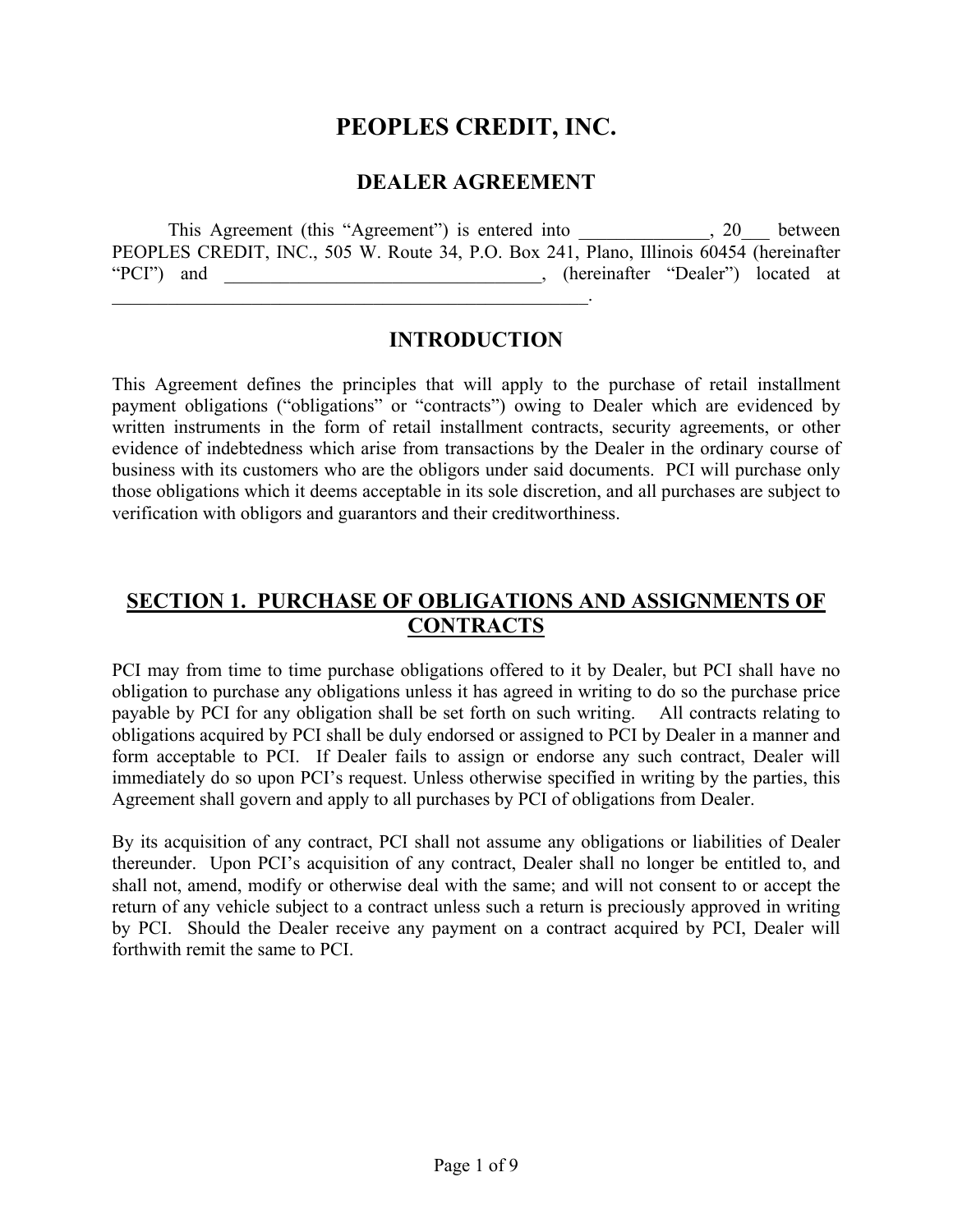## **SECTION 2. REPRESENTATIONS, WARRANTIES AND COVENANTS**

Dealer hereby represents covenants and warrants as follows:

- 1. Immediately prior to the sale and transfer of the same to PCI, Dealer was the sole owner of each obligation and contract sold or transferred. The title to the vehicle or collateral described in the contract is not branded, and is free and clear of all liens, claims or other encumbrances.
- 2. Each contract is genuine, valid and binding, and legally enforceable ( except as such enforcement may be limited by bankruptcy) against the obligors thereon in accordance with the terms thereof, and fully complies, in form and content, with all applicable state and federal laws, including, but not limited to, truth in lending, regulation Z, and any motor vehicle retail installment act. All contracts were originated by Dealer in the ordinary course of its business with its customers, and Dealer originated all contracts and conducted its business in compliance with all applicable state and federal laws. Dealer is fully licensed to conduct its business and sell the obligation to PCI. Dealer did not increase the price of the vehicle subject to the contract above, or ultimately sell that vehicle for a price higher than the respective prices that would have been sought and charged in a cash transaction. There is no separate agreement for a cash rebate, payment to obligor, or reduction of obligor's indebtedness that is not set forth in the obligations.
- 3. Each contract is and shall remain free from all defenses and offsets on the part of each obligor thereunder, including, without limitation, any defenses or offsets relating to the condition, repair, merchantability or fitness for use of any vehicle identified in such contract, and that no representations or warranties have been made to the obligor other than those set forth therein.
- 4. All statements and facts set forth in any contract are true and all payments shown therein as cash or trade-ins being made by the obligor were in fact made by the obligor and the balance shown on each contract is correct.
- 5. Each contract creates a valid first priority lien or security interest in or on the collateral described therein, was signed by the obligors and guarantors, who had the legal capacity to sign them, and Dealer has taken all steps required to perfect such lien or security interest in the name of PCI, and upon PCI's acquisition of each contract, PCI shall be the sole secured party there under and entitled to the benefits of such perfected first priority security interest. Dealer will process the title transfer of the applicable vehicle(s) to the name of the obligor(s) stated on the contract, subject to the lien of PCI, through the appropriate agency of the department of motor vehicles in a timely manner. Unless clearly stated in the credit application, obligor is not an employee of Dealer or member of Dealer's family.
- 6. Each contract represents the entire agreement between Dealer and the applicable obligor(s) and no oral agreements are in effect that would affect the validity or enforceability of each contract in accordance with its terms.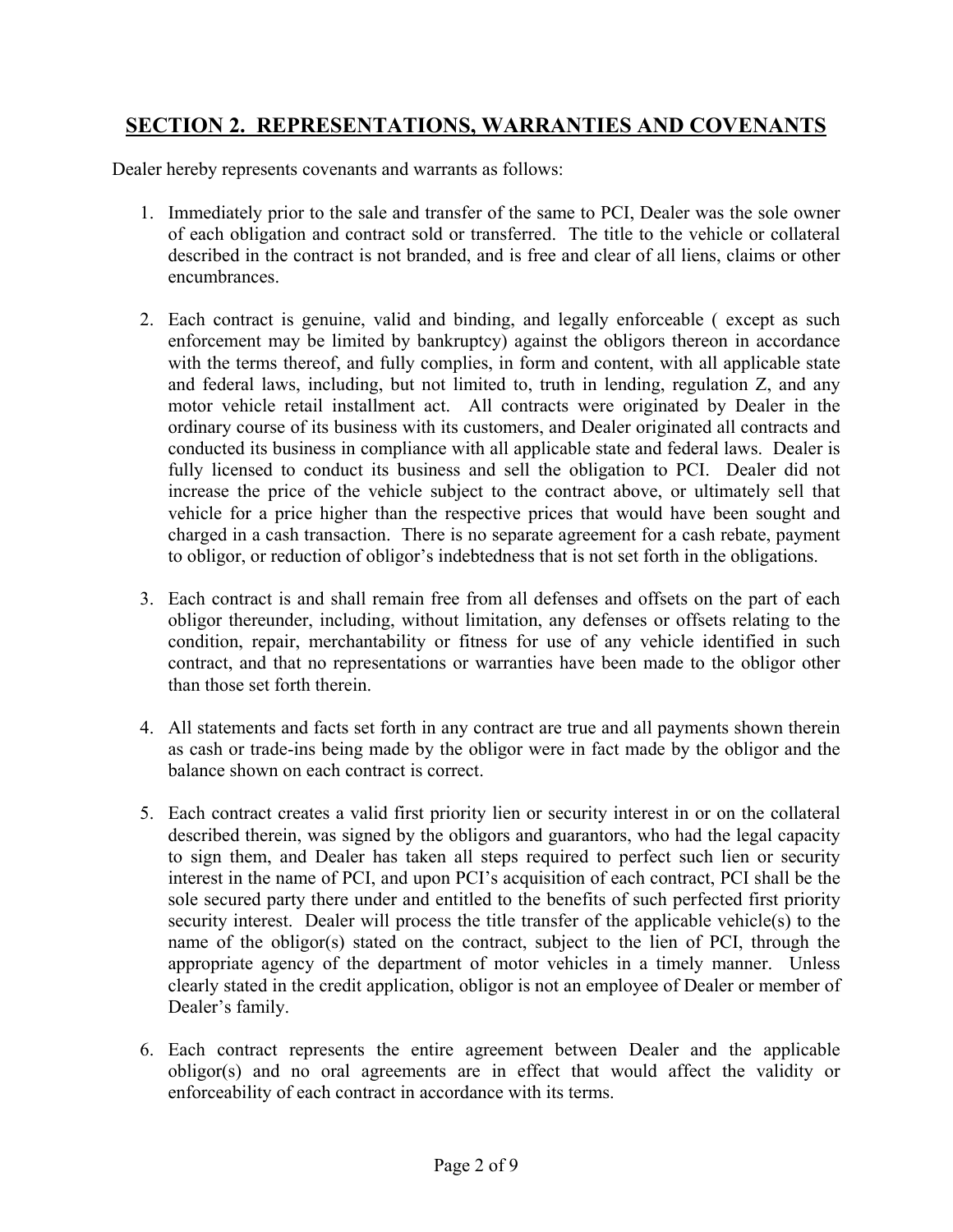- 7. The vehicle identified in any contract is accurately described and based on the information provided to the dealer and has been delivered to and accepted by the applicable obligor(s), accompanied by a copy of the contract and related documents.
- 8. The amount of any down payments shown on a contract as cash or trade-in are actual cash payments or cash equivalents. No obligor has been given or promised any cash payments or rebates, or any other consideration as an inducement to enter into a contract.
- 9. The purchase price of any vehicle stated on any contract represents the fair retail market value of such vehicle and has not been overstated or inflated in any way.
- 10. The collateral is insured, including comprehensive and collision under a policy with a deductible not exceeding Five Hundred and No/100 Dollars (\$500.00). Dealer shall bear the risk of loss to the collateral prior to PCI's purchase of the obligation. All premiums for Guaranteed Asset Protection (GAP) insurance will be fully paid.
- 11. The Dealer is responsible for the acts of all of its employees.
- 12. The odometer statement provided by Dealer at the time of the sale respecting each vehicle relating to a contract is correct and valid, based on the information provided to the dealer, on all vehicles less than ten (10) years old at the time of sale.
- 13. The copy of the manufacturer's invoice provided to PCI on new motor vehicles is true and accurate.
- 14. No obligor is in default under any contract and all payments (if any) due under each contract at the time of PCI's acquisition are current, based on information provided to the dealer.
- 15. Dealer will be responsible for the applicable refunds to PCI of any mechanical service contract (unless the mechanical service contract is administered by PCI), Credit Life and/or Disability Insurance, or GAP insurance, that was financed in the contract as well as any chargeback commissions if the obligor requests cancellation of coverage or when a vehicle is repossessed.
- 16. Dealer will deliver vehicle to obligor on the date the contract is signed by the obligor.

The foregoing representations, covenants and warranties shall be deemed remade each time PCI acquires any obligations from Dealer with respect to such obligations and the related contracts and shall survive the execution and delivery of this Agreement and such acquisition.

## **SECTION 3. REPURCHASE OF CONTRACTS**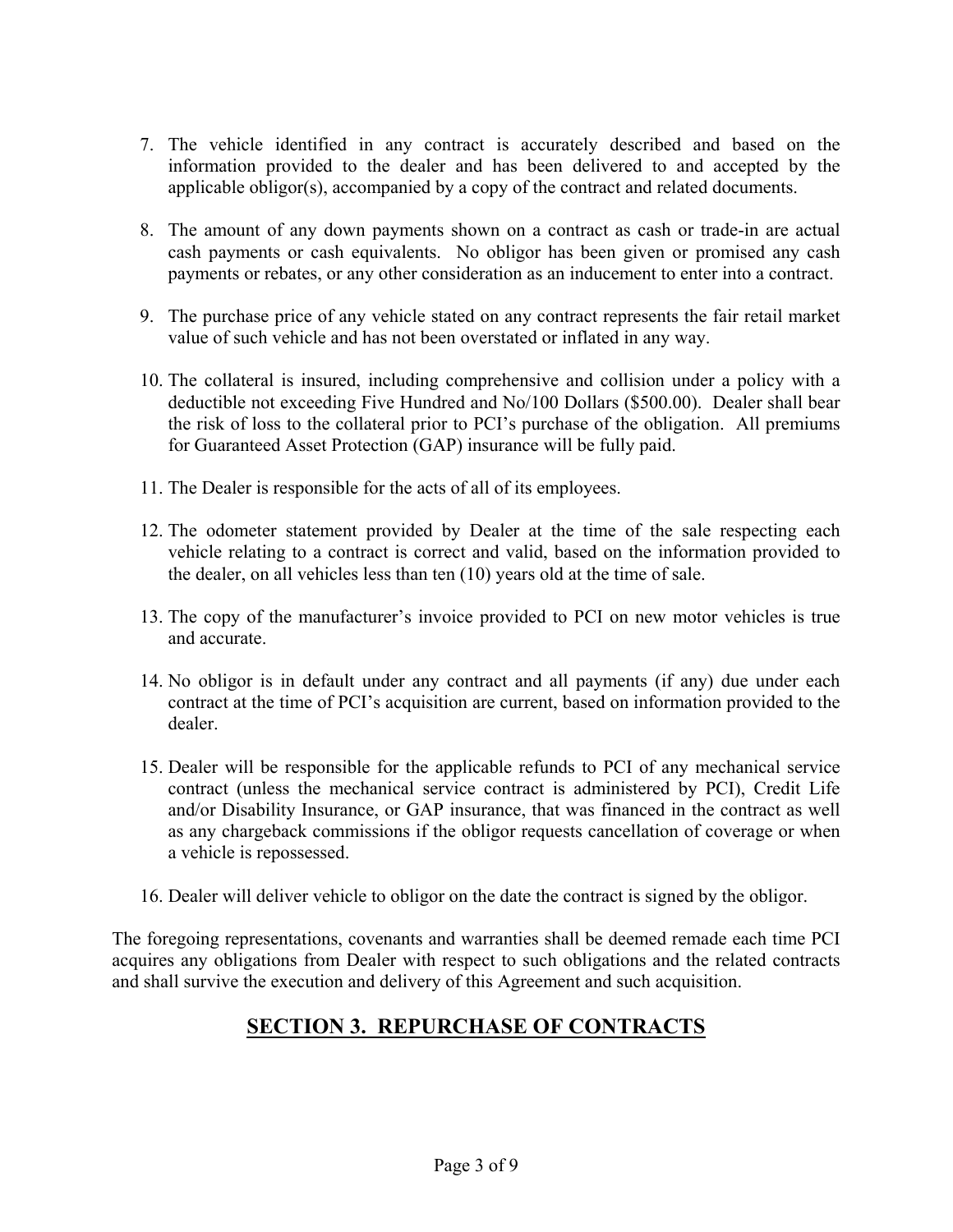Dealer will repurchase any obligation purchased by PCI under this Agreement if any of the foregoing warranties or representations shall be materially false misleading or untrue with respect to such obligation or any related contract.

In any case of repurchase by Dealer of an obligation under this Section 3, Dealer agrees upon demand to pay to PCI the purchase price paid by PCI therefor and all interest due but not paid there under less PCI's actual collections thereon, together with any costs. Expenses and attorney fees expended in attempts to enforce the terms of any related contract. All obligations repurchased by Dealer hereunder shall be reassigned to Dealer, without recourse to PCI, and without warranties, express or implied, and shall be delivered to Dealer against payment to PCI. PCI shall not be bound to exhaust its recourse against any security on any obligor before being entitled to payment by Dealer. Dealer waives all notice which Dealer may be entitled to receive and waives all set-offs and counterclaims.

 **First Payment Default.** In the event of a first payment default on any Loan, Dealer will purchase the affected Loan from PCI within five (5) business days after such request for the unpaid balance of principal and interest owing thereon, including but not limited to the costs of any insurance premiums added by PCI, plus any expenses of collection, including reasonable attorney's fees incurred by PCI.

## **SECTION 4. INDEMNITY**

Dealer shall on demand indemnify and hold PCI (and its employees, agents, representatives, officers and directors) harmless from and against all harm, claims, losses including any loss or required refund, of set-off amounts paid or payable under any contract, costs, damages and expenses (including reasonable legal fees) suffered or incurred by PCI in connection with, arising out of, or as a result of (I) any breach by Dealer of any of its covenants herein, (II) the falsity, misleading nature or untruthfulness of any representation or warranty made by Dealer herein or (III) the enforcement by PCI of its rights hereunder, including those arising in connection with any third party action, proceeding or investigation. This indemnity shall survive the termination of this agreement and shall be in addition to the Dealer's obligations under Section 3.

### **SECTION 5. NOTICES**

Dealer shall provide to all obligors for whom a credit application was submitted to PCI and to all obligors for whom PCI purchased an obligation, as applicable, any and all notices required by applicable law, including, but not limited to, adverse action notices and Risk Based Pricing notices that may be required under the ECOA and Regulation B, and the Fair Credit Reporting Act and the Risk-Based Pricing Rule. Dealer shall notify each applicant obligor for whom a credit application is submitted to PCI that their credit application is being submitted to PCI, together with PCI's current address.

### **SECTION 6. BUYER DEFENSES OR COMPLAINTS**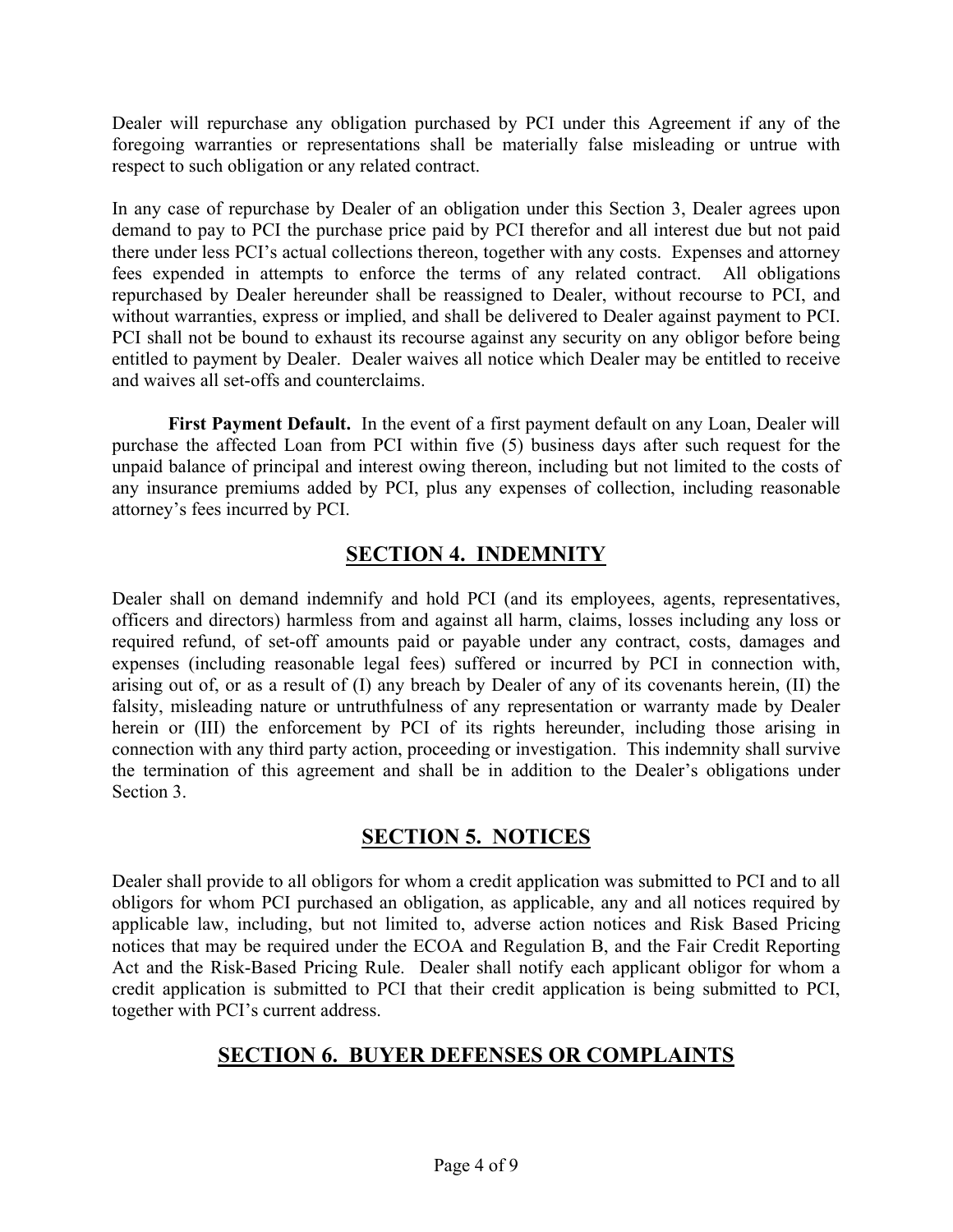If obligor makes any complaint to or raises a defense, whether valid or not, against Dealer or PCI, upon demand of PCI, Dealer will have thirty (30) days to provide a prompt good faith response to attempt to mutually satisfy all parties to the transaction. When responding to obligor's complaint or defense, Dealer will comply with all applicable state and federal laws and regulations. In the event that Dealer fails to respond to obligor in good faith to attempt to reasonably satisfy or ameliorate obligor's complaint or defense, Dealer shall, immediately upon demand of PCI, repurchase that obligation for the Repurchase Amount. With regard to any liability of Dealer to PCI arising under this paragraph, Dealer may not resort to any claimed offset but must pay cash.

## **SECTION 7. COLLECTIONS**

PCI shall have the sole right to collect the obligations it purchases from Dealer and to notify each obligor to pay directly to PCI. Dealer agrees not to solicit collections or make any repossessions, settlements, or adjustments with respect to the obligations it sells to PCI and agrees to forward to PCI all communications, inquiries, and identical remittances Dealer may receive with reference to said obligations to PCI within 24 hours. Further, Dealer shall not accept the return of nor make any substitution of any of the collateral covered by any such obligations except pursuant to PCI's written instruction. PCI may endorse Dealer's name upon any checks or money orders received in payment on such obligations.

## **SECTION 8. PAYMENT PRICE AND TERMS**

A. The financial terms under which PCI will purchase obligations from Dealer will vary as agreed between the parties from time to time and from contract to contract and may include the following:

- 1. Electronic fund transfers and ACH credits, if agreed upon by parties.
- 2. Charges relating to Warranties and GAP waivers on the collateral.
- 3. Charges for Vendor's Single Interest (V.S.I.) insurance.
- 4. A \$95.00 (subject to change) acquisition fee on all purchases sent to PCI via dealer track or any other Internet portal will be deducted from the loan proceeds paid to the Dealer.

B. Dealer agrees to purchase a global positioning satellite (G.P.S.) unit from an entity designated by (but other than) PCI and install same on the collateral unless this requirement is waived in writing by PCI.

## **SECTION 9. PREPAYMENT AND CHARGE-OFF**

Dealer's share of finance charges, credit insurance premiums, service contracts and GAP waiver policies received in cash at the time PCI purchases a contract, if any, is subject to refund in cash to the extent unearned in case of prepayment or charge-off. Service contracts (warranties) will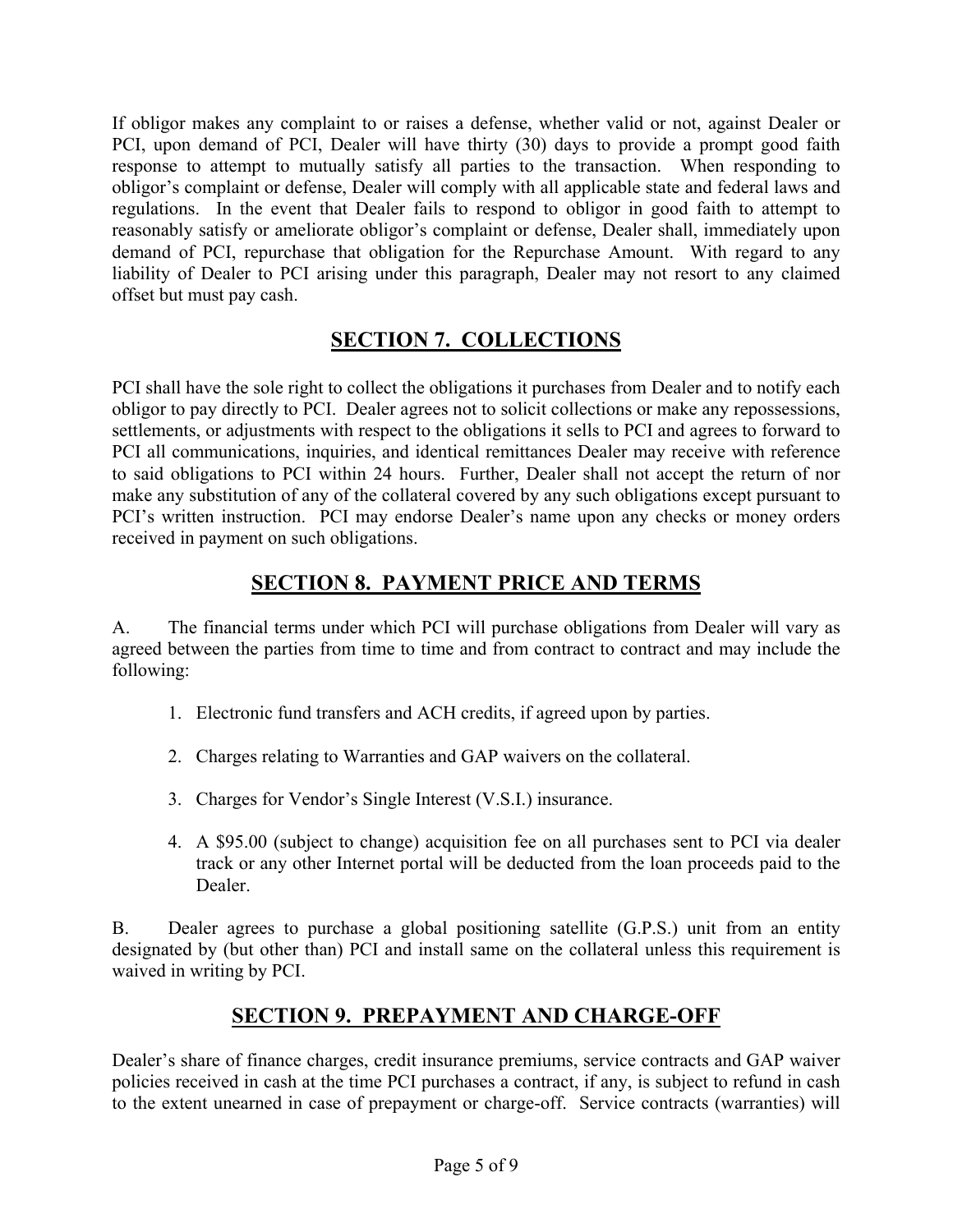rebate pursuant to the Rule of 78s, or other rebate formulas determined by the warranty company.

- a. Credit insurance premiums, GAP waiver policies, and service contracts (warranties):
	- i. **Prepayment.** When obligor is entitled to a credit for credit insurance premiums due to prepayment or cancellation, Dealer's cash refund to PCI shall be calculated according to the interest method (Rule of 78s). Dealer will process the cancellation with the insurance company involved and warrants that any refunded premiums will be conveyed to PCI.
	- ii. **Default.** When obligor defaults on his contract, Dealer shall, upon PCI's written request to do so, cancel all credit insurance, GAP waivers, and service contracts (warranties). Dealer's refunds to PCI shall be calculated pursuant to the Rule of 78s.

### **SECTION 10. TITLE**

The appropriate certificate of title for the vehicle with PCI's first lien recorded must be perfected within thirty (30) days of the contract date and must be in PCI's possession within sixty (60) days from the date the contract is purchased. Otherwise, Dealer will, on demand, repurchase the contract for the Repurchase Amount and will hold PCI harmless from all damages, losses and costs that may ensue.

#### **SECTION 11. OFFSET OF PCI'S PAYMENTS TO DEALER**

With respect to any sums due PCI from Dealer, whether arising under this Agreement or otherwise, PCI may offset these sums against what PCI owes Dealer, including proceeds from other obligations being purchased.

### **SECTION 12. INCORPORATION OF REPRESENTATIONS**

All representations, warranties, guaranties and agreements by Dealer set forth in this Agreement are incorporated in and made a part of each Assignment, and all representations, warranties, guaranties, and agreements by Dealer contained in each Assignment (and which are not otherwise specified in this Agreement) are incorporated in and made a part of this Agreement. In the event there is any conflict or inconsistency between the terms of this Agreement and any Assignment, the terms and provisions of this Agreement shall control.

### **SECTION 13. INDEMNITY**

Dealer will indemnify and hold PCI and its officers, agents, affiliates and employees harmless from any and all liabilities, losses, costs, and expenses (including attorney's fees), resulting from any obligation, liability, or acts or omissions of Dealer or its agents or employees. PCI will indemnify and hold Dealer and its officers, agents, affiliates and employees harmless from any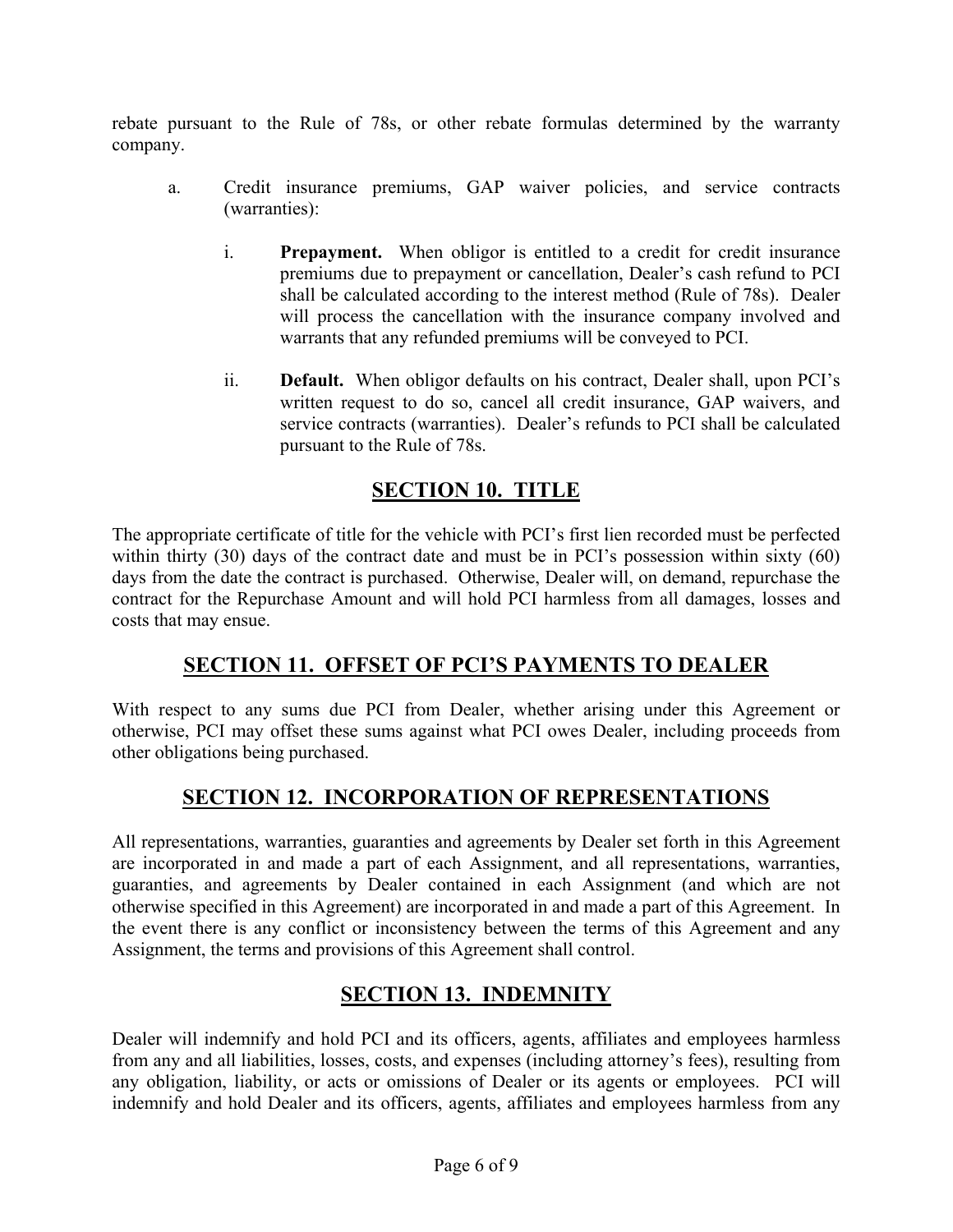and all liabilities, losses, costs and expenses (including attorney's fees), resulting from any obligation, liability, or acts or omissions of PCI or its agents or employees. This indemnification shall survive termination of this Agreement and is in addition to and not in lieu of any other indemnities now or in the future, whether under other provisions of this Agreement or otherwise.

## **SECTION 14. ATTORNEY FEES**

In the event of any suit or action arising out of this Agreement, the prevailing party shall be entitled to recover, in addition to statutory costs and disbursements, its reasonable attorney fees, whether incurred before trial, at trial, on appeal, or in any bankruptcy or arbitration proceeding.

### **SECTION 15. JURISDICTION; WAIVER OF JURY TRIAL**

This Dealer Agreement shall be construed in accordance with and be governed by the laws of the State of Illinois. Any suit involving or arising under this Agreement may only be brought in the Circuit Courts of Kendall or DeKalb Counties in the State of Illinois. PCI and Dealer hereby consent to the exercise of personal jurisdiction by any such court. Each of the parties to this Agreement hereby waives any right to a trial by jury in any action or proceeding to enforce or defend any rights under this Agreement, any note, any other amendment, instrument, document or Agreement delivered or which may be in the future delivered in connection herewith or therewith, and agrees that any such action or proceeding shall be tried before a court and not before a jury.

## **SECTION 16. INVALIDITY**

Wherever possible, each provision of this Dealer Agreement shall be interpreted in such a manner as to be effective and valid under applicable law, but if any provision of this Agreement shall be prohibited by or invalid under such law, such provision shall only be ineffective to the extent of such prohibition or invalidity without invalidating the remainder of such provision or the remaining provisions of this Agreement.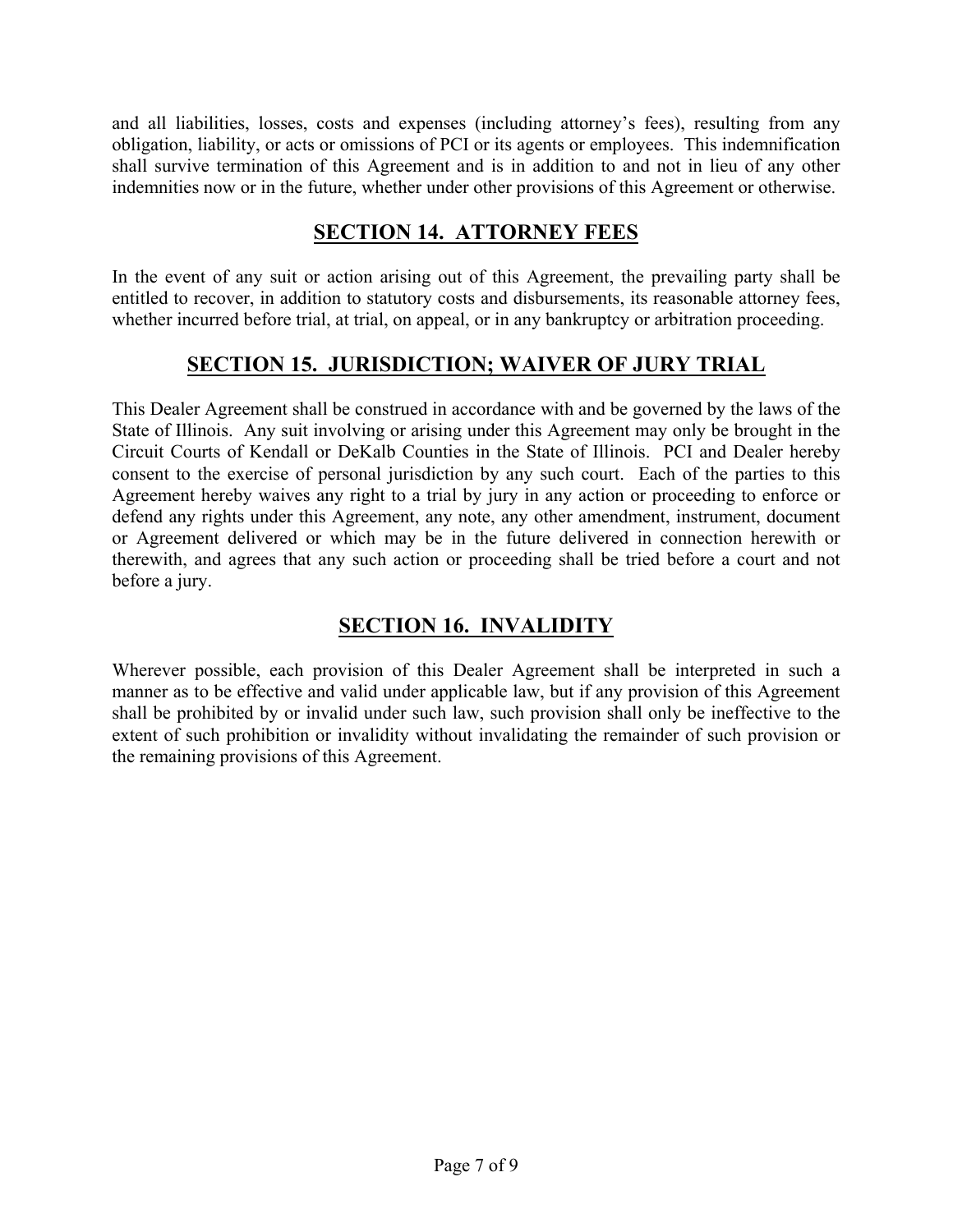### **SECTION 17. INTEREST ON MONIES DUE**

Any amounts due from Dealer to PCI pursuant to the terms hereof, will bear interest from the date becoming due to the date of actual payment in good funds at the rate of one and a half percent (1.5%) per month, compounded monthly.

#### **SECTION 18. FACSIMILE TRANSMISSIONS**

Dealer consents to receiving facsimile transmissions and electronic mail from PCI, including informational pieces, promotional and advertising materials, without limitation.

#### **SECTION 19. WAIVER; REMEDIES CUMULATIVE**

Dealer agrees that no waiver by PCI of any term, covenant or condition of the agreement shall be binding unless it is in writing and, even so, shall not be considered or construed to be a continuing or general waiver of the same or any other term, condition or covenant hereof.

PCI may take any action deemed desirable by it in connection with the management of liquidation of any contract, including renewing, refinancing or extending the term of payment and compromising and adjusting any claims. Such actions may be taken by PCI without notice to Dealer or obtaining consent of Dealer. Dealer's obligations hereunder, including those under section 3, shall not be affected by any change or modification to any contract or by the release or non-perfection of any collateral, or by any enforcement or other action taken by PCI respecting any contract. Presentment for payment, notice of protest and dishonor and notice of nonpayment as to any contract purchased by PCI is hereby waived by Dealer.

#### **SECTION 20. TERMINATION**

This Agreement may be terminated by either party by written notice delivered to the other by registered mail or by personal delivery. Such termination shall not affect the rights applicable to any contract purchased prior to the date of such termination and all of the obligations of the Dealer hereunder with respect thereto shall continue unabated.

#### **SECTION 21. SUCCESSORS AND ASSIGNS**

The terms and conditions hereof shall inure to the benefit of any holder of the contracts and to any of PCI's successors and assigns. Dealer shall not have the right to assign its rights hereunder or any interest herein without the prior written consent of PCI.

#### **SECTION 22. BOOKS AND RECORDS**

Dealer agrees that PCI may inspect dealer's records as they pertain to this agreement or any contract at any time. Dealer also agrees to periodically (and at least annually) provide PCI with signed financial statements of dealer. Dealer agrees that such financial statements will be true and correct in all respects.